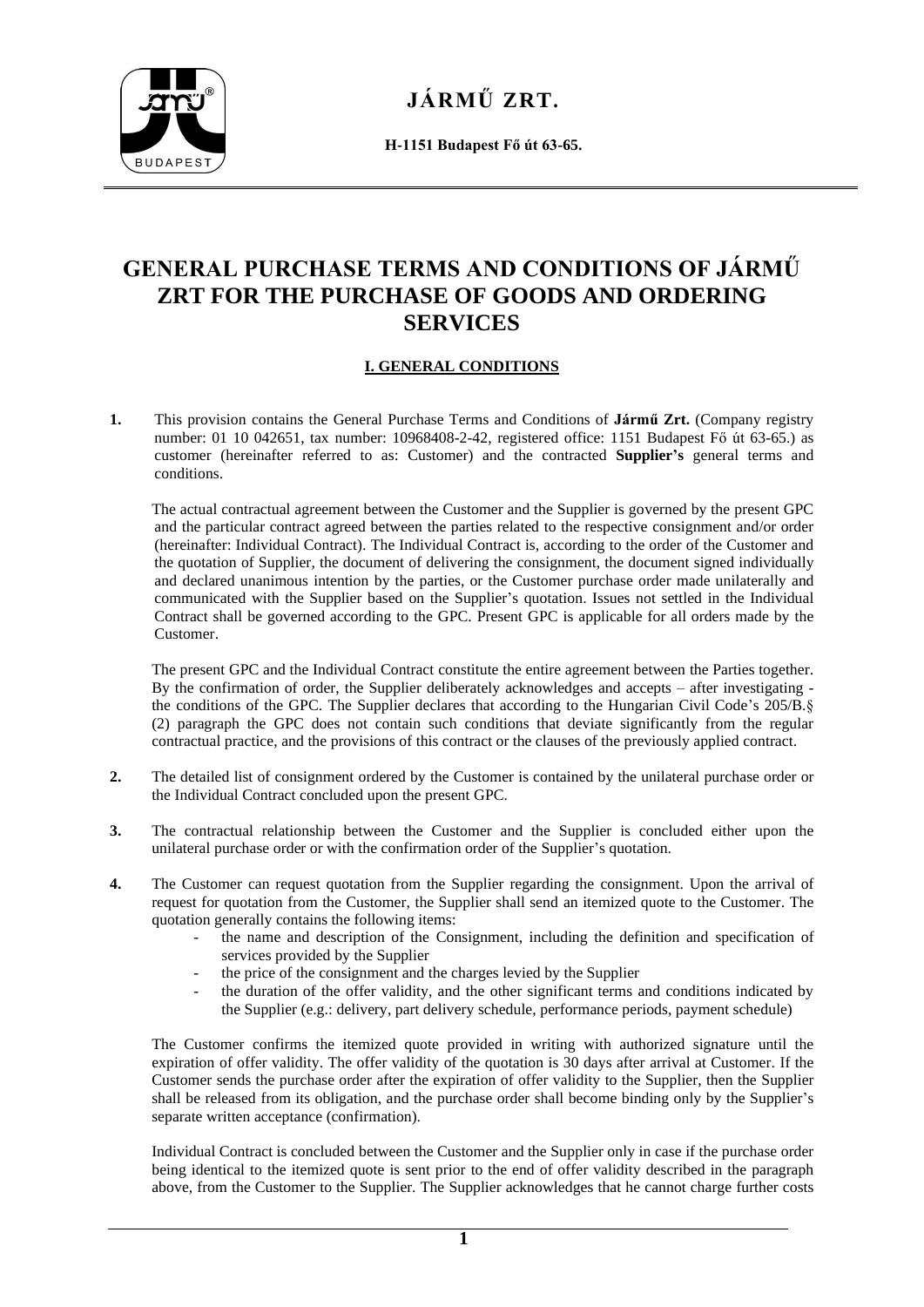

### **H-1151 Budapest Fő út 63-65.**

to the Customer other than included in the quotation. If the Supplier receives the purchase order after the expiration of offer validity. If the Supplier receives the purchase order after the expiration of offer validity, Supplier confirms in written form.

If the Customer sends the purchase order with content not specified by the quote, then shall draw the attention of the Supplier. This notification is considered as a request for quotation. In such case the Supplier generates a new quotation based on the notification that provides to the Customer. The Customer is obliged to order the consignment after receiving the new quotation according to the provisions of the GPC described above.

**5.** The Customer shall retain the Intellectual Property Rights and/or rights derived from copyright protection for the documents and designs (hereinafter: Documents) made by the Customer, necessary for the request of quotation and that are provided to the Supplier. These documents shall be provided to any third party – sub-suppliers – by the Supplier only after the prior consent of the Customer. For the request of the Customer, the Supplier is obligated to return the Documents, if the Customer does not conclude the Individual Contract with the Supplier. The above-mentioned provisions are valid for the Documents of the Supplier.

The Parties commit themselves to keep confidential any trade secret that they were informed in course of placing an order and quotation, and during the performance of their contractual relationship between them, and not disclose it or provide it to any third party. Trade secrets are any facts, information, solution or data related to the economic activities of parties, the disclosure, the acquisition by unauthorized persons and the use of which would harm or endanger either party's legitimate financial, economic or market interests.

- **6.** The contracting parties agree in the Individual Contract about the possibility or exclusion of partial delivery according to the nature of the consignment.
- **7.** The term 'claim for relief' used in the present GPC includes the compensation for unjustified expenses also.

### **II. PRICES, PAYMENT TERMS, OFFSETTING**

- **1.** The request for offer and the order of the respective consignment, the gross/net prices specified in the Individual Contract shall include the packaging and shipping charges, unless the parties agreed otherwise in the Individual Contract.
- **2.** The payment for the Consignment shall be carried out according to the agreed currency and manner specified by the Individual Contract, without any deduction or offset of any bank charges.
- **3.** The Customer shall offset only such claims which have been acknowledged in writing by the Supplier, are not in dispute, or are final and binding.

### **III. DELIVERY DEADLINE, DELAY, LIQUIDATED DAMAGES, RISK OF DAMAGES**

- **1.** For the delivery deadlines are governed by the terms included in the Individual Contract. The deadline shall be deemed to have been fulfilled, if in the Supplier delivered the Consignment completely and contractually at the time and place specified in the Individual Contract, or if the consignment is reported completed within the deadline and the Customer is default with takeover. The Customer is default with takeover if the ordered consignment is not taken over until the last day of the deadline specified in the Individual Contract.
- **2.** In the event the Parties fail to meet the deadlines in accordance with the dates specified by the Individual Contract due to force majeure, extraordinary circumstances (uprising, war, or other similar events such as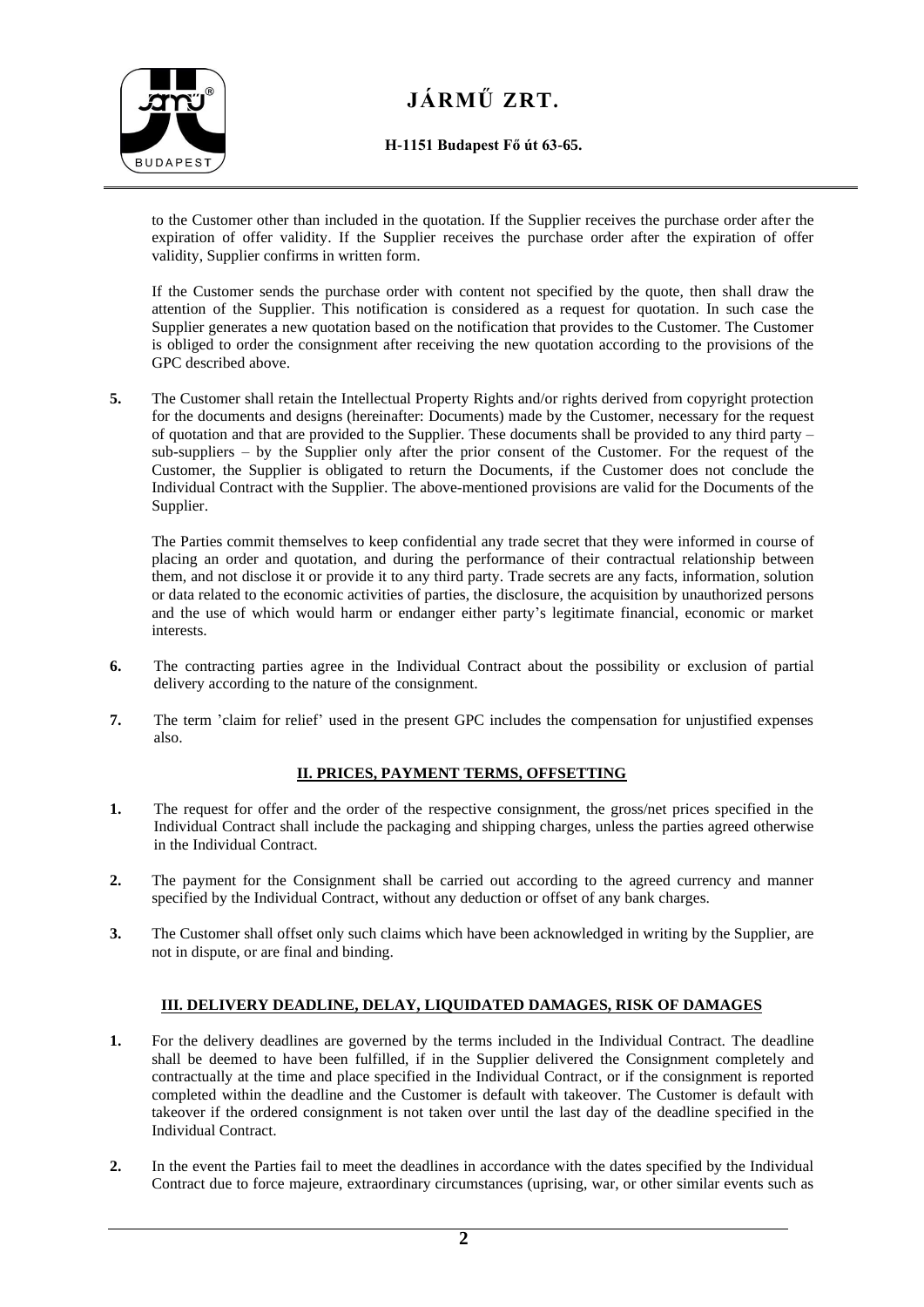

**H-1151 Budapest Fő út 63-65.**

bailouts, strikes; extraordinary natural circumstances such as fire, flood etc), then the deadlines shall be extended by the time of resulting of the event. The Parties in this case shall notify each other about the occurrence of such event and the expected time of delay.

- **3.** In the event the Supplier fails to deliver an item of Goods in accordance with the dates specified, the Customer shall be entitled to Liquidated Damages for each week/day of the delay, which equals the affected Consignment's net price's 0.5%, however, the total amount of Liquidated Damages shall not be greater than the affected Consignment's price's 20%. The Supplier acknowledges that in the event of delayed delivery the Customer above the Liquidated Damages can exercise its rights of indemnification, in particular for those damages that occurred between the Customer and third-party persons but causing the Customer to delay in its contractual relations with third parties. In this event, the Customer is entitled to claim for all damages and charges incurred against him.
- **4.** The Customer shall claim indemnification for delayed deliveries according to state in this paragraph and the Hungarian Civil Code.
- **5.** The Risk of Damages passes to the Customer when the Supplier has handed over the Consignment to the Customer. The Supplier shall insure the Consignment against the regular shipping risks unless the Parties agree otherwise in the Individual Contract.

## **V. LIABILITY FOR QUALITY FAULTS**

The Supplier shall be liable for the quality faults (hereinafter: Fault) as set out below:

- **1.** The Supplier shall taking into consideration the particularities of the Consignment be obligated to repair or replace the defective shipment free of charge, provided that the Fault already existed at the time of passing the risk.
- **2.** The limitation period for claims for repair or replacement shall be six (6) months from the commencement of the limitation period provided in the Civil Code of Hungary, and similarly, the same rule shall apply for cancellations and price discounts. This rule does not apply if any statutory provision requires longer eligibility period for any Consignment.
- **3.** The Customer shall be obliged to report the Fault in writing to the Supplier.
- **4.** The Supplier shall be obliged to repair or replace the damaged Consignment taking into consideration the nature of the Consignment.
- **5.** Insignificant deviation from the agreed quality and the technical specifications concluded in the contract also results in an error, given that the order is made according to the technical parameters communicated in advance, so the insignificant error looking at the particularity of the Consignment cannot be interpreted.
- **6.** Related to additional performance costs, the Supplier shall not be entitled to claim for additional costs, including but not limited to travel, transportation and material costs, labour costs, if the costs are higher because the Consignment should be shipped to other location than the Customer's premises.
- **7.** The Supplier shall be liable for all the damages caused by defective delivery to the Customer. The Supplier acknowledges that is liable for each damage derived from defective delivery, as defined in the event of late delivery, and in particular for those damages that occur by the defective or late performance are reasonably attributable to the Customer.